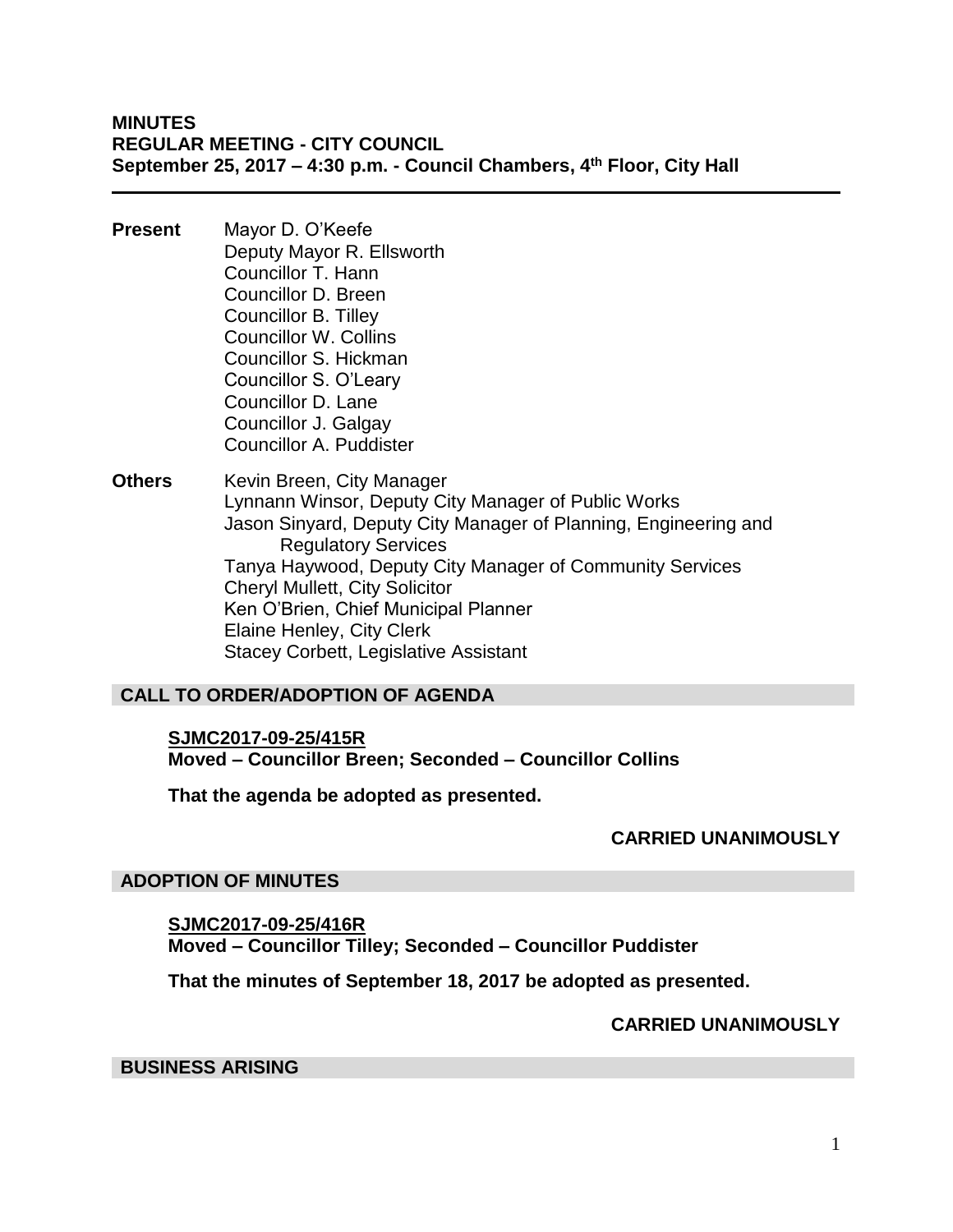## **NOTICES PUBLISHED**

 A Discretionary Use application has been submitted by Charter Group Inc. requesting permission to convert 118  $m<sup>2</sup>$  of the "converted building" located at 284 LeMarchant Road into two, one bedroom residential units. On-site parking is provided.

## **SJMC2017-09-25/417R Moved – Councillor Puddister; Seconded – Councillor Lane**

**That Council approve the application subject to all applicable City requirements.**

#### **CARRIED UNANIMOUSLY**

 A Discretionary Use Application has been submitted requesting permission to occupy a portion of 118 University Avenue as a Home Occupation for a Clinic. The private clinic will occupy a floor area of approximately 40.5  $m<sup>2</sup>$  (main level). Medical professionals will visit the property approximately 3 times a week between the hours of 9 a.m. – 5 p.m. by appointment only for approximately 3 hours. The applicant is the sole employee and will facilitate all visits. On Site parking is available.

## **SJMC2017-09-25/417R Moved – Councillor Puddister; Seconded – Councillor Lane**

## **That Council reject the application due to resident objection.**

## **CARRIED UNANIMOUSLY**

 A Discretionary Use Application has been submitted by Radicle Roots to occupy a portion of 8 Hunt Place as a Home Occupation. The business will occupy a floor area of 32  $m<sup>2</sup>$  and operate an after-school program for up to 10 children grades K-4. The program consists of nature-based learning and will take place mostly outside through walking, exploring, & playing in surrounding woods and public access areas. It will operate up to five (5) afternoons a week with hours of operation from 3 – 5:45 p.m. Drop-off transportation will be provided by Radicle Roots and pick-up time will be from 5:15 – 5:45 p.m. The business will employ two employees and on-site parking is provided.

## **SJMC2017-09-25/417R Moved – Councillor Puddister; Seconded – Councillor Lane**

**That Council approve the application subject to all applicable City requirements.**

#### **CARRIED UNANIMOUSLY**

**ST. JOHN'S**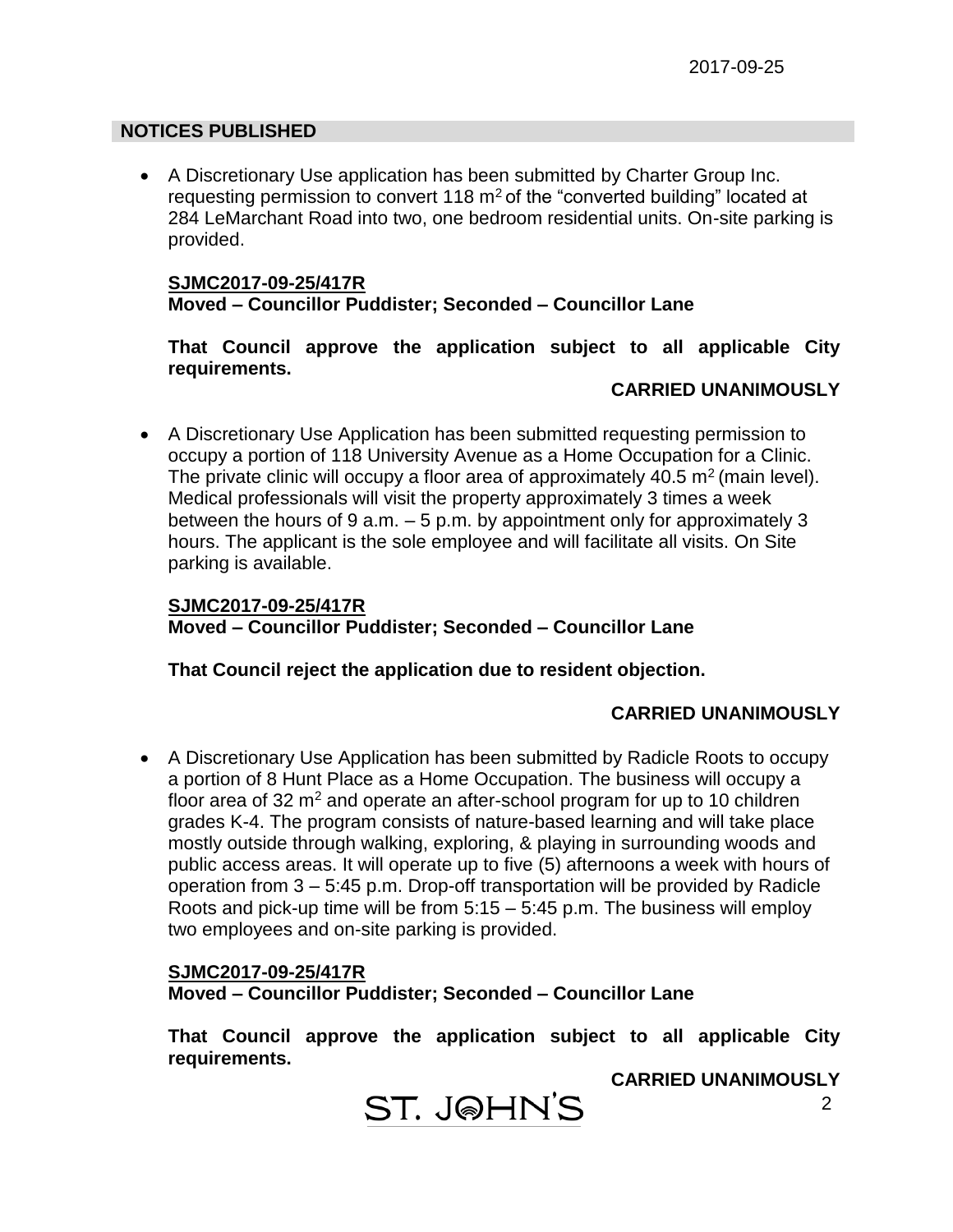A Discretionary Use Application has been submitted by Butter Bakery requesting permission to occupy a portion of 5 Osbourne Street as a home occupation for a bakery. The proposed business will offer a variety of baked goods including custom cakes and French inspired pastries. It will occupy a floor area of approximately 15  $m^2$  and will operate Tuesday to Sunday 8 a.m.  $-6$  p.m. on a preorder basis. The business will offer a delivery service only with the applicant being the sole employee.

#### **SJMC2017-09-25/417R Moved – Councillor Puddister; Seconded – Councillor Lane**

**That Council approve the above listed application.**

# **CARRIED UNANIMOUSLY**

## **PUBLIC HEARINGS – 90 Duckworth Street**

The City of St. John's had received an application from Parlibright Holdings to rezone 90 Duckworth Street (former East End Fire Station) to the Commercial Central Mixed-Use (CCM) Zone. The purpose of the rezoning is to redevelop the property into a brew pub and coffee shop with restaurant which includes an outdoor patio.

#### **SJMC2017-09-25/418R Moved – Councillor Hann; Seconded – Councillor Lane**

**Council agreed to adopt-in-principle the resolutions for St. John's Municipal Plan Amendment Number 141, 2017, and St. John's Development Regulations Amendment Number 650, 2017, to rezone 90 Duckworth Street from the Residential Downtown (RD) Zone to the Commercial Central Mixed-Use (CCM) Zone. This is to allow the redevelopment of the former East End Fire Station as a brewpub and coffee shop.**

**If the amendments are adopted-in-principle by Council, they will be sent to the Department of Municipal Affairs and Environment with a request for provincial release. Once the release is received, the amendments will be referred back to a future regular meeting of Council for consideration of formal adoption and the appointment of a commissioner to conduct a public hearing, as required by the Urban and Rural Planning Act.**

## **CARRIED UNANIMOUSLY**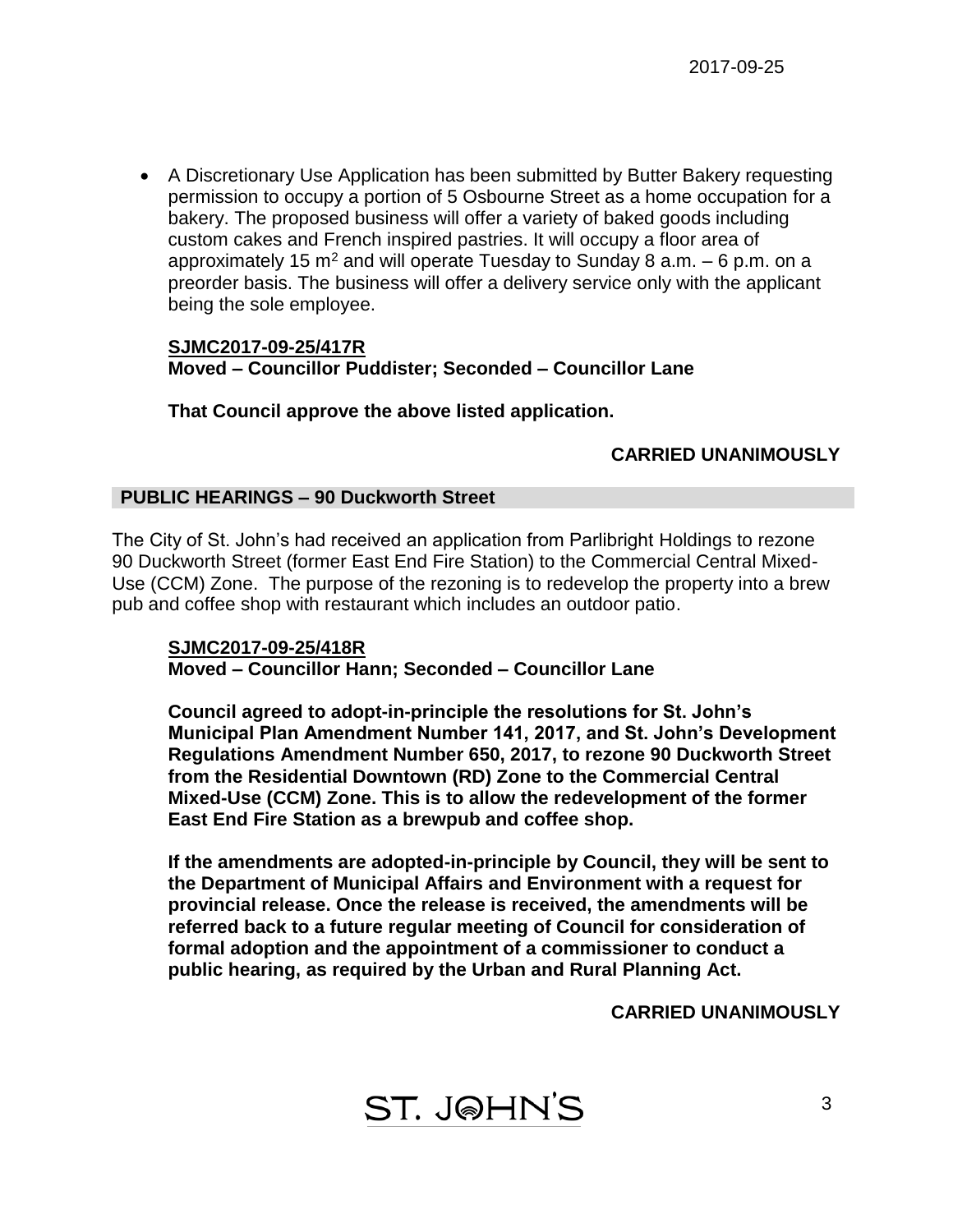## **COMMITTEE REPORTS**

#### **Development Committee Report – September 19, 2017**

#### *Link to Report*

Council considered the above noted report.

**SJMC2017-09-25/419R Moved – Councillor Puddister; Seconded – Councillor Hickman**

**That the following items of the report be adopted as presented:**

**Item # 2: DEV1700116 - Proposed Fourth Storey for Assisted and Independent Living Facility – 220 Waterford Bridge Road – Applicant: LAT49 Architecture Inc.**

**Recommendation: It is the recommendation of the Development Committee that Council approve the fourth storey as all items address in the Terms of Reference set by Council have been addressed in the Land Use Assessment Report (LUAR)**

**Item #3: DEV1700185 – Request for Approval-in-Principle for Commercial Garage – 309 – 313 Kenmount Road – Applicant: York Development Inc.**

**Recommendation: It is the recommendation of the Development Committee that Council grant approval-in-principle subject to the following conditions:**

- o **Compliance with the requirements of the Planning, Engineering & Regulatory Services Division.**
- o **The required Building Permits must be obtained from the City prior to the commencement of any development.**
- o **Payment of all applicable fees and assessments be made prior to final approval.**

**Item # 4: DEV1700110 – Request for Discretionary Church Occupancy – 81 Elizabeth Avenue – Applicant: The Redeemed Christian Church of God, Mount Zion**

**Recommendation: It is the recommendation of the Development Committee that Council approve the proposed Discretionary Use, Church, at 81 Elizabeth Avenue, as well as the parking relief.**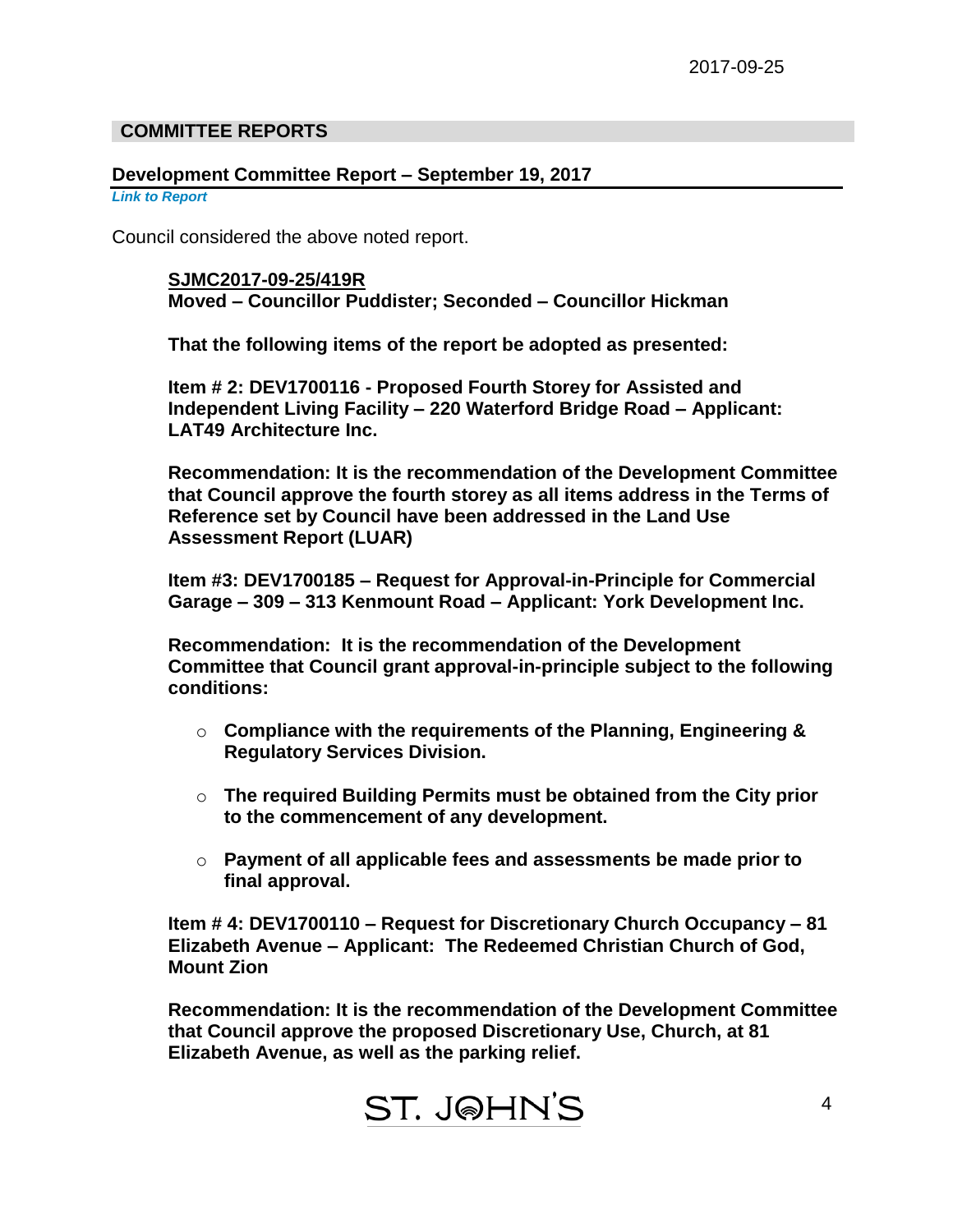**Item #5: CRW1700020 – Crown Land Grant for Municipal Recreational Facility – 154 Blackmarsh Road – Applicant: City of St. Johns**

**Recommendation: It is the recommendation of the Development Committee that Council approve the Crown Land Grant referral.**

#### **CARRIED UNANIMOUSLY**

5

**SJMC2017-09-25/420R**

**Moved – Councillor Puddister; Seconded – Councillor O'Leary**

**That the following item of the report be referred to the Planning and Development Standing Committee**

**Item # 1: DEV1700091 – Proposed Dwelling and Crown Land Grant Referral – 180, 182 and 184 Signal Hill Road**

**Recommendation: It is the recommendation of the Development Committee that Council approve the Crown Land Referral and the proposed dwelling for 180, 182 and 184 Signal Hill Road.**

## **Special Events Advisory Committee Report – September 19, 2017**

*Link to Report*

Council considered the above noted report.

**SJMC2017-09-25/421R Moved – Councillor Lane; Seconded – Councillor Breen**

**That the above noted report be adopted as presented including the recommendation on the following items:**

**Item # 1: Fire Prevention Week Parade - October 7, 2017**

**Recommendation: That the requested to hold the parade on the above noted roads, within St. Johns, on October 7, 2017 be approved.**

**Item # 2: Cape to Cabot – October 15, 2017**

**Recommendation: That the requested road and lane closures/restrictions for October 15, 2017 be approved.**

**Item # 3: CLB Anniversary Parade – October 15, 2017**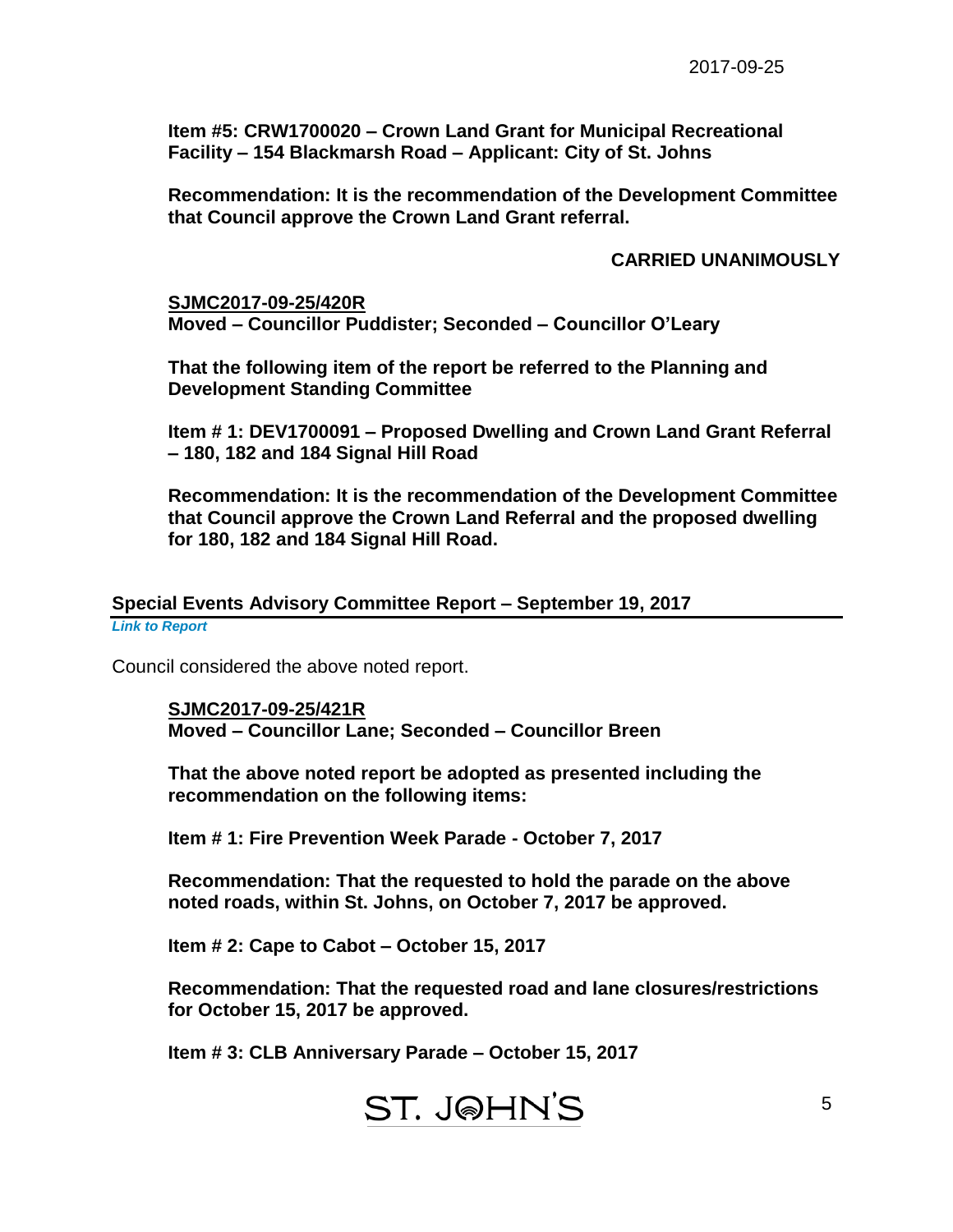**Recommendation: That the requested lane reductions/ road closure for October 15, 2017 be approved.**

#### **CARRIED UNANIMOUSLY**

# **DEVELOPMENT PERMITS LIST**

*Link to List*

Council considered, for information, the above noted for the period September 14, 2017 to September 20, 2017.

**BUILDING PERMITS LIST** 

*Link to List*

Council considered, the above noted for September 25, 2017.

**SJMC2017-09-25/422R Moved – Councillor Puddister; Seconded – Councillor Hann**

**That the building permits list dated September 25, 2017 be adopted as presented.**

**CARRIED UNANIMOUSLY**

# **REQUISITIONS, PAYROLLS AND ACCOUNTS**

*Link to Memo*

Council considered the requisitions, payrolls and accounts for the week ending September 20, 2017.

**SJMC2017-09-25/423R Moved – Councillor Puddister; Seconded – Councillor Hann**

**That the requisitions, payrolls and accounts for the week ending September 20, 2017 in the amount of \$8,132,010.21 be approved as presented.**

**CARRIED UNANIMOUSLY**

# **ST. J@HN'S**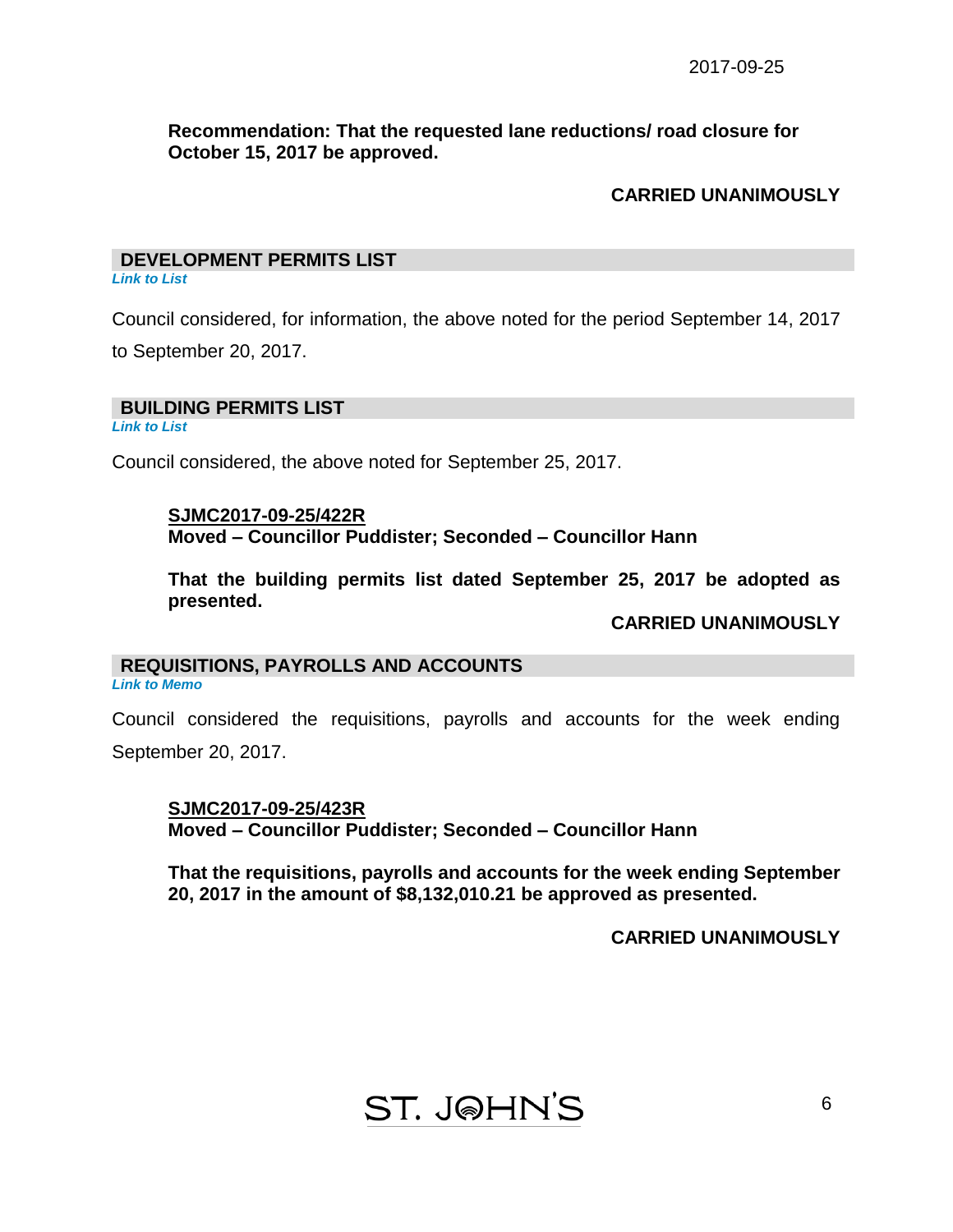## **TENDERS/RFPS**

## **Tender 2017066 Portugal Cove Road Water Transmission Main Replacement Project – Phase 2**

Council considered the above noted tender.

**SJMC2017-09-25/424R Moved – Councillor Puddister; Seconded – Councillor Hann**

**That Council award this tender to the lowest bidder meeting specifications Pyramid Construction Limited \$7,250,796.58, as per the Public Tendering Act. Taxes are included with the submitted bid.**

**CARRIED UNANIMOUSLY**

#### **OTHER BUSINESS**

**Decision Note dated September 20, 2017 re: Demolition of Building – 185 Waterford Bridge Road**

Council considered the above noted.

**SJMC2017-09-25/425R Moved – Councillor Puddister; Seconded – Councillor Tilley**

**That Council grant the Demolition Order of 185 Waterford Bridge Road as the building is in a state of disrepair and it creating a potential safety concern.**

> **MOTION CARRIED WITH COUNCILLORS O'LEARY, LANE AND HICKMAN DISSENTING**

**Councillor S. O'Leary**

 **Asked that the Planning & Development Committee look at the possibility of developing a policy for heritage buildings as there could be valuable materials inside that could be reused.**